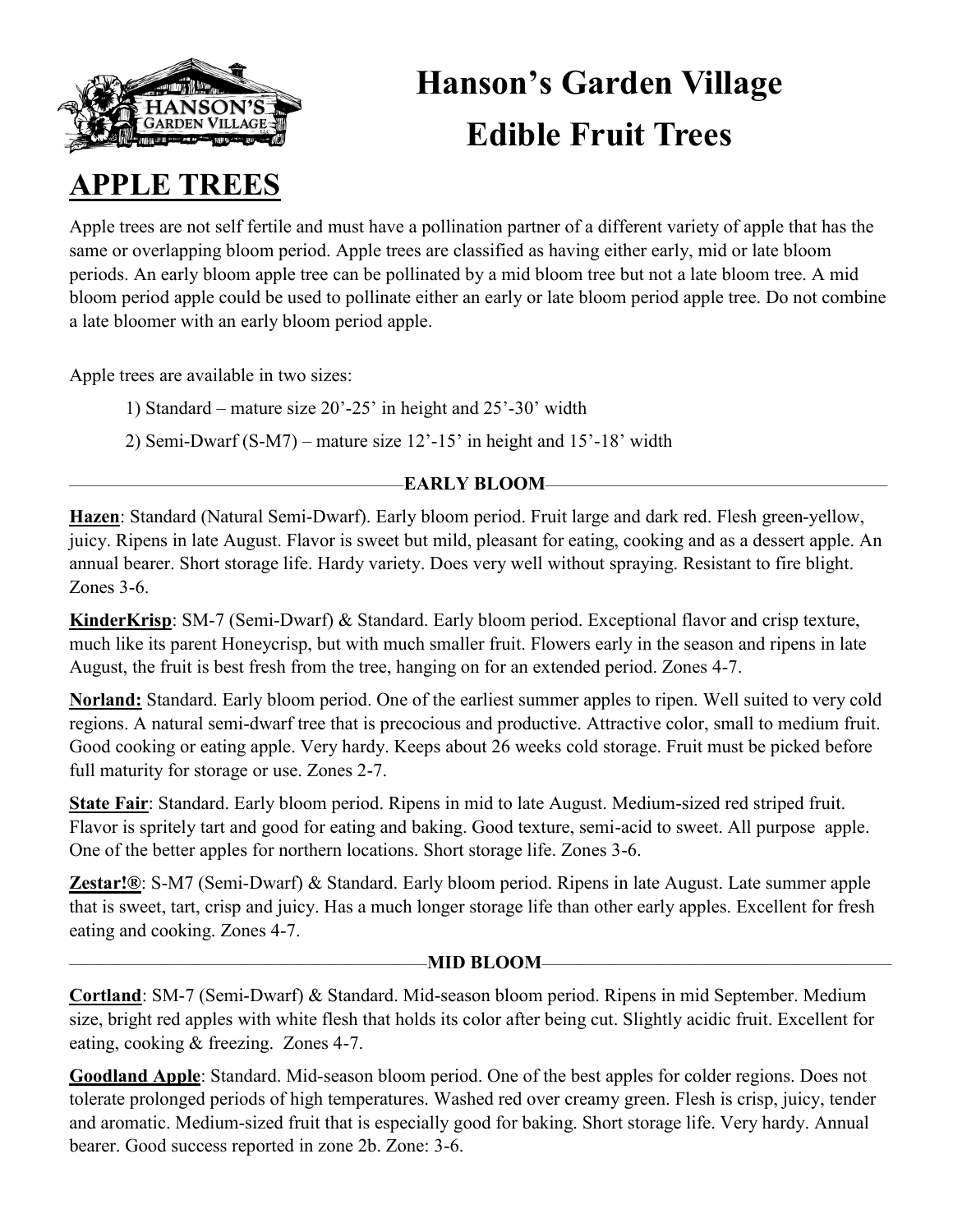#### ———————————————————————**MID BLOOM**—–—————————————————————

**Honeycrisp**: SM-7 (Semi-Dwarf) & Standard. Mid-season bloomer. Sweet, crisp and juicy. Mottled red over yellow fruit. Stores well. Ripens in late September. Excellent for eating. Zones 4-7.

**McIntosh**: SM-7 (Semi-Dwarf) & Standard. Mid-season bloom period. Ripens in late September. A wellknown older apple that has a sprightly flavor and a medium storage life. Nearly solid, bright red skin. Heavy bearer. Good for eating and baking. Fruit tends to drop when ripe.

**Prairie Magic®**: Standard. Mid-season bloom period. This apple stands out because of its superior cold hardiness. The flesh is white, crisp and sweeter than 'Goodland'. Delicious eaten out of hand and may also be used for cooking. Zone: 3-6.

**Red Baron**: Standard. Mid-season bloomer. Medium sized yellow-red apple. Crisp and juicy with sweet, mild flavor. Pleasantly acidic fruit. Very productive and bears at an early age. Good for eating, pie and sauce. Ripens in late September. Resistant to fire blight. Hardy. Zones 3-6.

**Red Prairie Spy:** SM-7 (Semi-Dwarf). Mid-season bloomer. A red selection of 'Prairie Spy' that has better fruit adherence on the tree at maturity. Best for baking. Long-term storage apple. Very productive.

**Sweet Sixteen**: SM-7 (Semi-Dwarf) & Standard. Mid-season bloom period. Red striped fruit with yellow flesh. Very sweet, crisp, juicy and aromatic. Ripens in mid to late September. Excellent dessert apple. Resistant to fire blight and scab. Zones 4-7.

**Winecrisp**: S-M7 (Semi-Dwarf). Mid-season bloomer. Attractive eating and cooking apple. Resists scab. Good storage life. Ripens in early to mid October. Zones 4-8.

**Wodarz**: Standard. Mid-season bloomer. Vigorous and hardy. Uneven shaped yellow to pink apple with white, firm, sweet flesh. Good for eating and cooking. Discovered in North Dakota on a family orchard and jointly released by the family and North Dakota State University. Ripens in early October. Zones 3-6.

**Wolf River**: Standard. Mid-season bloom period. Pale yellow to green apple with red blushes and stripes. Known for its very large apples. Excellent for cooking. Older variety and long lived tree. Hardy and resistant to scab, mildew, fire blight and cedar-apple rust. Ripens in early to mid September. Zones 4-7.

### —————————————————————**MID-LATE BLOOM**—–———————————————————

**Connell Red:** SM-7 (Semi-Dwarf). Mid-late bloomer. A red blush mutation of 'Fireside' apple. More intense red color. Hardy, heavy bearer. Large size. Excellent for eating or cooking. Distinctive flavor. Fruit keeps well until April or May. Unsuitable pollinator for 'Fireside'. Zone: 4-7.

**Fireside**: SM-7 (Semi-Dwarf) & Standard. Mid-late bloomers. Large, red striped fruit with a sweet, pleasant flavor. Excellent flavor good for eating. Good storage life. Resistant to cedar-apple rust. Zone: 4-7.

**Frost Bite**: S-M7 (Semi-Dwarf) & Standard. Mid-late bloomer. Extremely cold hardy. Small apple with sweet, intense taste. Good for cider and cooking. Bred in Minnesota in 1936. Ripens in late September to early October. Zones 3-7.

**Honeygold**: SM-7 (Semi-Dwarf) & Standard. Mid to late season bloomer. Medium to large golden apple that is crisp, juicy and sweet. Ripens mid October. Good for eating, dessert and cooking. Medium storage life. Similar to 'Golden Delicious' but hardier. Zones 4-7.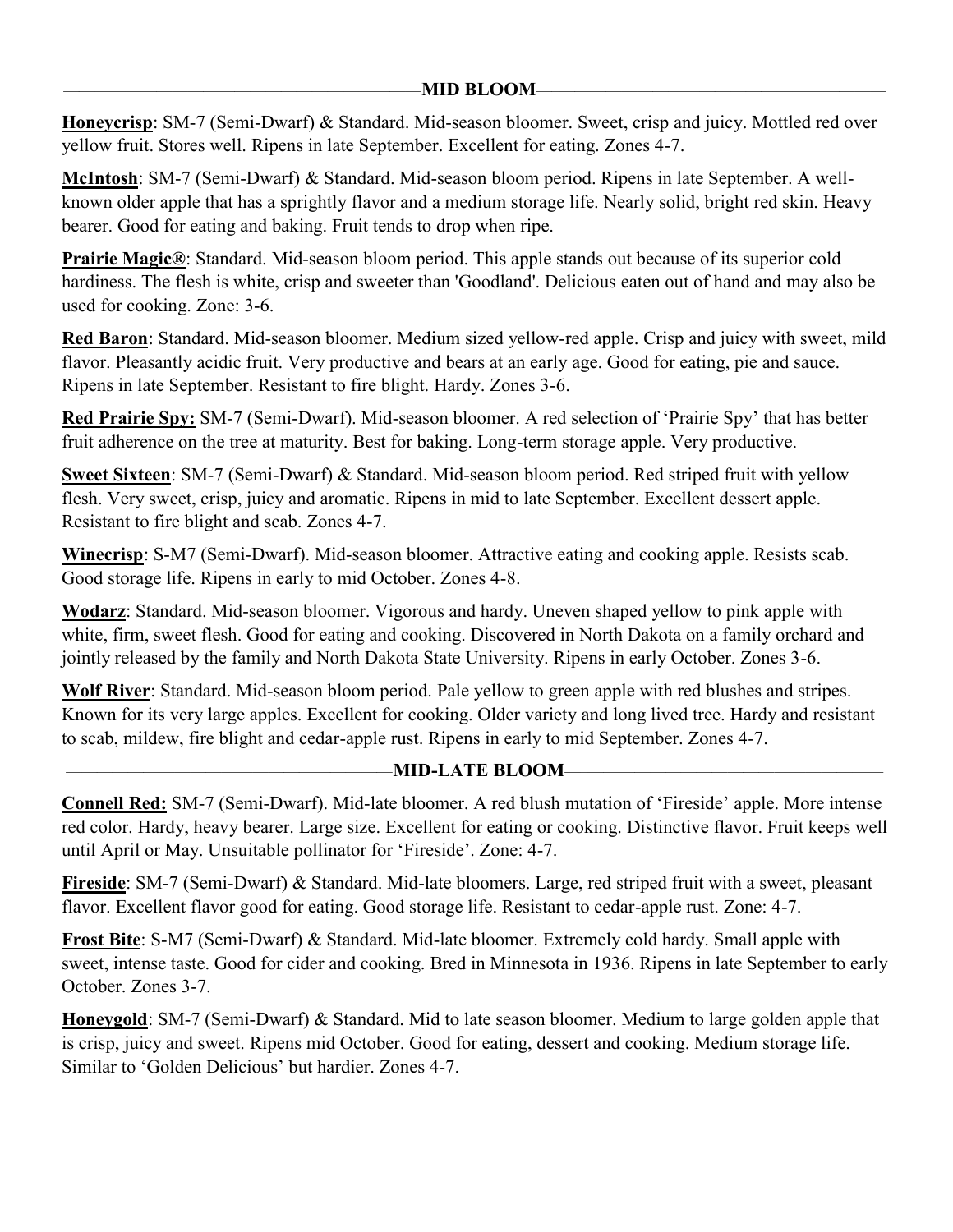#### —————————————————————–**-LATE BLOOM**—–-–———————————————————

**Haralred®**: SM-7 (Semi-Dwarf) & Standard. Late season bloomer. Fruit that is redder and earlier than the standard 'Haralson' , yet retains all the good qualities. Juicy, tart, firm, good keeper, extremely hardy and fireblight resistant. Unsuitable pollinator for 'Haralson'. Zones 3-7.

**Red Regent:** SM-7 (Semi-Dwarf). Very popular apple. Medium to large red apple. Flesh is juicy and crisp. Flavor is an outstanding balance of sweet and tart. Excellent for fresh eating and cooking Good storage life.

### **APRICOT TREES**

Apricot trees have been hard to cultivate in our area, due to their very early blooms that are susceptible to frost. When the early blooms are hit by frost, the apricot trees will not be able to grow fruit. We suggest planting your trees in an area with good air drainage (like a side hill) and not in low lying areas. We want you to be successful so please keep in mind the risks associated with this type of fruit tree.

### **Brookcot Apricot** (*Prunus* 'Brookcot')

Height: 10-15' Width: 8-12' Zone: 3-8 Bloom: Early May Ripens: Late July Bright yellowish orange with a red blush, fruit is juicy with good flavor for fresh eating or canning. Semi-freestone fruit ripens in early August, 1.25" diameter at maturity. Self-fruitful, however yields improve with cross-pollination.

### **Scout Apricot** (*Prunus* 'Scout')

Height: 10-15' Width: 12-18' Zone: 3-8 Bloom: Early May Ripens: Late July Fruit is bronze gold, blushed with red. Good for canning and jam, fair for eating. Blooms early May. Produces more fruit with a pollinator.

### **Westcot Apricot** (*Prunus* 'Westcot')

Height: 15-20' Width: 12-18' Zone: 3-8 Bloom: Early May Ripens: Early August Yellow fruit with an orange-red blush ripens in late July. Freestone fruit is juicy and is excellent for fresh eating or canning with a mild sweet flavor, 2" diameter at maturity. Self-fruitful, however yields improve with cross-pollination.

### **CHERRY TREES**

Cherry trees are great additions to any landscape with beautiful white-pink blossoms during the spring and abundant crops of cherries in the summer. Because of our northern climate, we can really only grow sour cherries in this area. Sour cherry trees produce tangy pie cherries that are ideal for cooking and baking. These tart cherries are perfect for any number of recipes, including pies, cobblers and jams. Cherries are great!

### **Sweet Cherry Pie Cherry** (*Prunus* 'Eubank' PPAF)

Height: 15' Width: 12' Zone: 3-7 Bloom: Early May Ripens: Mid-August This new sour pie cherry has the sweetest tasting cherries we've ever sampled, and although not quite for fresh eating like a Bing, they are fantastic for jams, jellies and pies. A great tree for the home orchard or commercial orchard. **\*\*\***

### **Evans Bali Cherry** (*Prunus cerasus* 'Evans Bali') \*\*\*

Height: 15-20' Width: 10-12' Zone: 3-8 Bloom: Early May Ripens: Mid-August Deep, dark red fruit 1" in diameter and excellent for baking and fresh eating. The fruit is much sweeter than other sour cherries. Extremely hardy buds.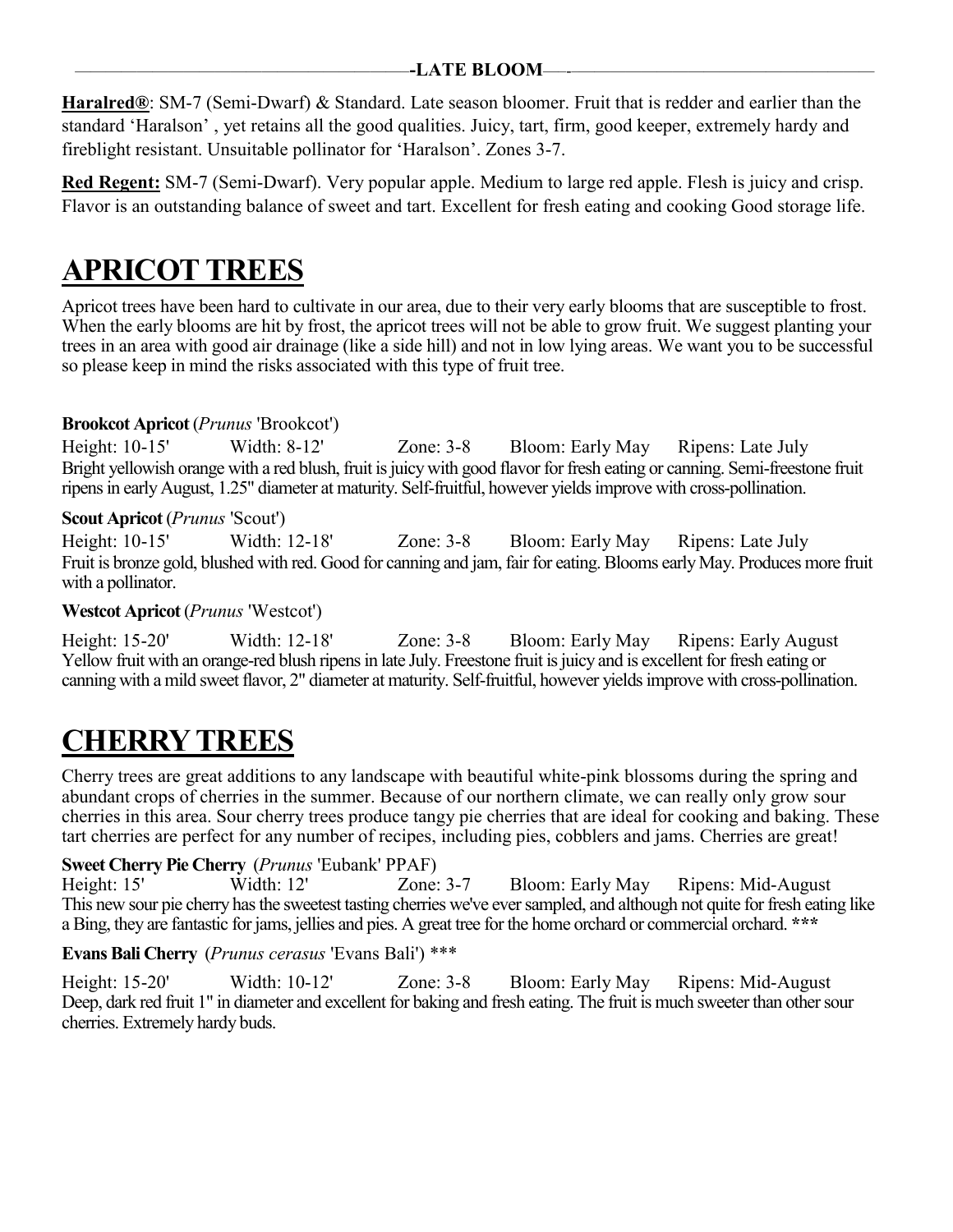# **CRABAPPLE TREES**

These Crab Apples are edible. Great for jams, jellies, and pies. Also great for deer feed. These crab apple trees are not self fertile and must have a pollination partner of a different variety (either crab apple or apple) that has the same or overlapping bloom period. These crab apples follow the same classification as apples, as having either early, mid or late bloom periods.

**Chestnut Crabapple** (*Malus* 'Chestnut Crab'): SM-7 (Semi-Dwarf). Blooms early-mid season. Pleasant nut-like flavor. Large crab apple (2" diameter). Outstanding flavor and good texture for fresh eating. Medium storage life. Zone: 3-7.

**Dolgo Crab** (*Malus* 'Dolgo'): Standard. Early bloomer. Fruit is crimson and ripens in late summer. Good for making jelly. Pink buds open to fragrant white blooms. Zone: 2-7.

**Whitney Crabapple** (*Malus* 'Whitney'): Standard. Early bloomer. Fruit is yellow with red stripes. Good for eating and pickling. Hardy, vigorous, heavy bearing tree. Short storage life. Zone: 3-7.

### **PEAR TREES**

Pear trees have been hard to cultivate in our area, due to their very early blooms that are susceptible to frost. When the early blooms are hit by frost, the pears will not be able to grow fruit. With the recent inception of the 'Early Gold' Pear, which is a Canadian introduction, the 'Ure' tree (the most reliable pear tree for our area) will be able to successfully cross pollinate. We suggest planting your trees in an area with good air drainage (like a side hill) and not in low lying areas. We want you to be successful so please keep in mind the risks associated with this type of fruit tree. However, if you like pears—like we do—you may just want to try these out.

### **Early Gold Pear** (*Pyrus*'Jefgold')

Height: 25-35' Width: 18-24' Zone: 2-7 Bloom: Early May Ripens: Early August An improved seedling of 'Ure' pear selected for its improved vigor, chlorosis resistance and iron-clad cold hardiness. Abundant white flowers in spring produce yellow fruits on average 10 days earlier than 'Ure'. The foliage is an attractive, glossy green. Use 'Ure' for pollination.

### **Ure Pear** (*Pyrus* 'Ure')

Height: 15-20' Width: 12-16' Zone: 3-7 Bloom: Early May Ripens: Mid-August Fruit is green-yellow, very juicy and approximately 2" in diameter. Has sturdy branching. Good for eating and canning. Approximate ripening date is August 15. Use 'Early Gold' Pear to pollinate.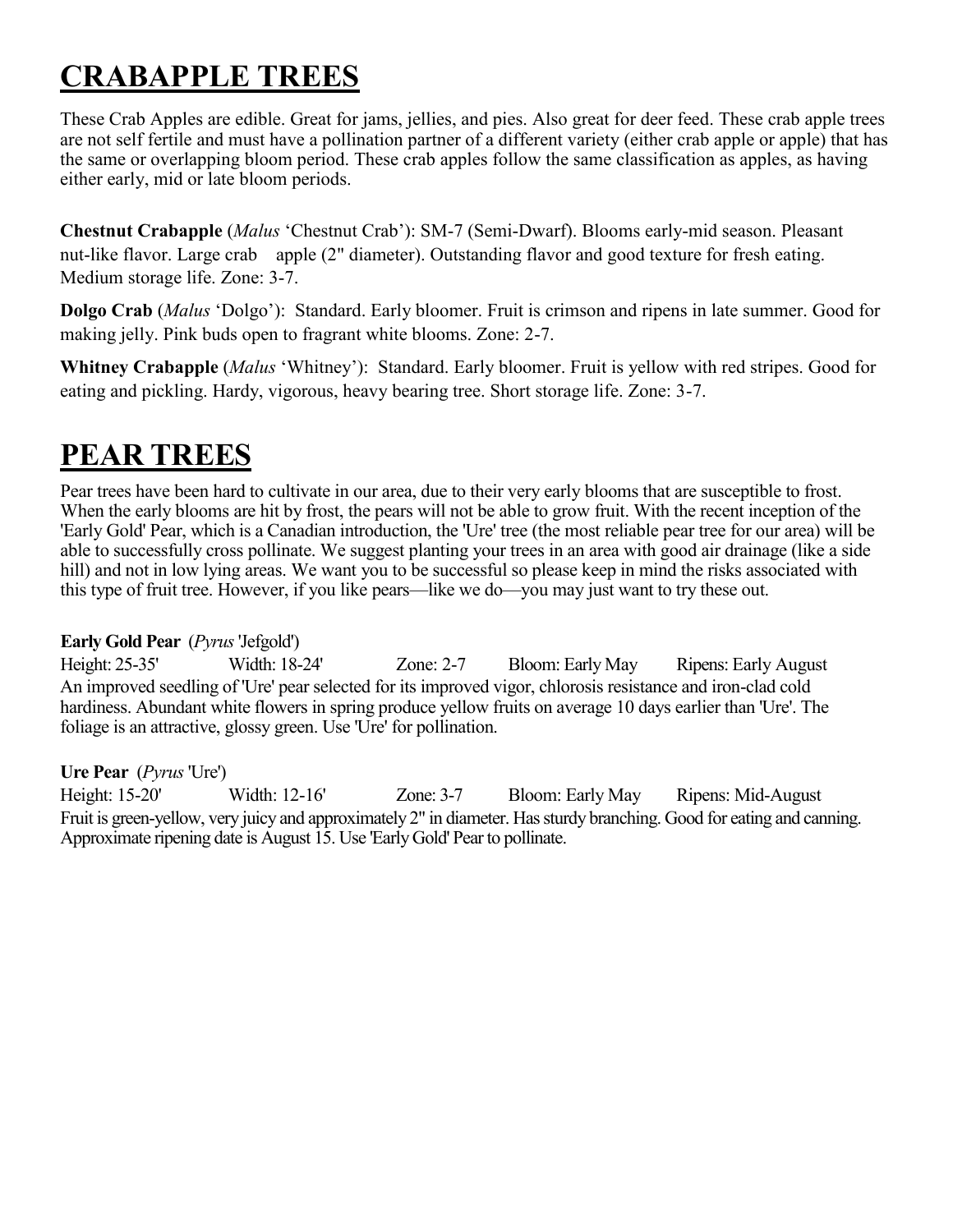### **PLUM TREES**

Plum trees are a great way to add to the landscape with white blooms in the spring and fresh plums in the summer. European plums have an oval shape and soft skin and flesh. They are great for making jams or drying to make prunes. Japanese plums have a heart shape and firm skin and flesh. They taste delicious when eaten right off the tree or used for cooking or canning.

### **Alderman Plum** (*Prunus* 'Alderman')

Height: 10-15' Width: 12' Zone: 4-8 Bloom: Early May Ripens: Late August Excellent fresh or for preserves, soft and sweet. Bears fruit the second season after planting. Fruit is of large size and named after Professor W. H. Alderman. Very attractive and valued as an ornamental. Requires a different variety of plum tree for a pollinator to produce fruit. Use 'Wantea' Plum or 'Toka' Plum.

### **American Plum** (*Prunus americana*)

Height: 15-25' Width: 15-25' Zone: 3-8 Bloom: Early May Ripens: Early August White, fragrant flowers appear in spring. Flowers are followed by red fruit with a bright yellow pulp which ripens in early summer. Not usually grown for fruit production. The fruits is mostly used for preserves and jellies. Self-fruitful. Does not require another plum tree to produce fruit.

### **BlackIce™ Plum** (*Prunus* 'Lydecker' PP16,621)

Height: 8-12' Width: 8-10' Zone: 4-8 Bloom: Late April Ripens: Early August BlackIce™ is a cross between a cherry plum and a conventional Japanese dessert plum resulting in large fruit with superior winter hardiness and an early ripening date. Has been shown to be hardy and produce fruit to Zone 3b. Naturally compact growth makes it easy to manage. Requires a different variety of plum tree for a pollinator to produce fruit. Use 'Waneta' or American Plum for pollination.

### **Mount Royal Plum** (*Prunus* 'Mount Royal')

Height: 8-12' Width: 6-10' Zone: 4-8 Bloom: Early May Ripens: Late August Blue - European Plum. Good eaten off tree. Excellent for dessert, jam and preserves. Tender, juicy flesh. Considered the best blue cultivar in Wisconsin and Minnesota. Self-fruitful. Does not require another plum tree to produce fruit.

### **Pembina Plum** (*Prunus* 'Pembina')

Height: 10-15' Width: 12' Zone: 3-8 Bloom: Early May Ripens: Late August Good dessert plum. Yellow flesh, sweet and juicy. Large size, pointed fruit. Requires a different variety of plum tree for a pollinator to produce fruit. Use 'Wantea' Plum or 'Toka' Plum.

### **Pipestone Plum** (*Prunus* 'Pipestone')

Height: 10-15' Width: 8-12' Zone: 3-8 Bloom: Early May Ripens: Late August A very attractive red plum with a golden blush. Released by the University of Minnesota in 1942. Sweet, juicy, yellow flesh with excellent quality. Immense-sized red fruit. Good for fresh use, jam and jelly. Very hardy. Requires a different variety of plum tree for a pollinator to produce fruit. Use 'Wantea' Plum or 'Toka' Plum.

### **Toka Plum** (*Prunus* 'Toka')

Height: 15-20' Width: 12-16' Zone: 3-8 Bloom: Early May Ripens: Mid-August Red – Japanese Plum. South Dakota Experiment Station introduction, 1911. One of the best pollinators. A medium sized, richly flavored variety with beautiful apricot color. Requires a different variety of plum tree for a pollinator to produce fruit. Use 'Wantea' Plum or 'Pipestone' Plum.

### **Waneta Plum** (*Prunus* 'Waneta')

Height: 10-15' Width: 8-12' Zone: 3-8 Bloom: Early May Ripens: Early August Red – Japanese Plum. South Dakota Experiment Station introduction, 1913. Produces well the first season after planting. One of the best market plums. Fruit is large, red, sweet, juicy and of good quality. Requires a different variety of plum tree for a pollinator to produce fruit. Use 'Toka' Plum or 'Pipestone' Plum.